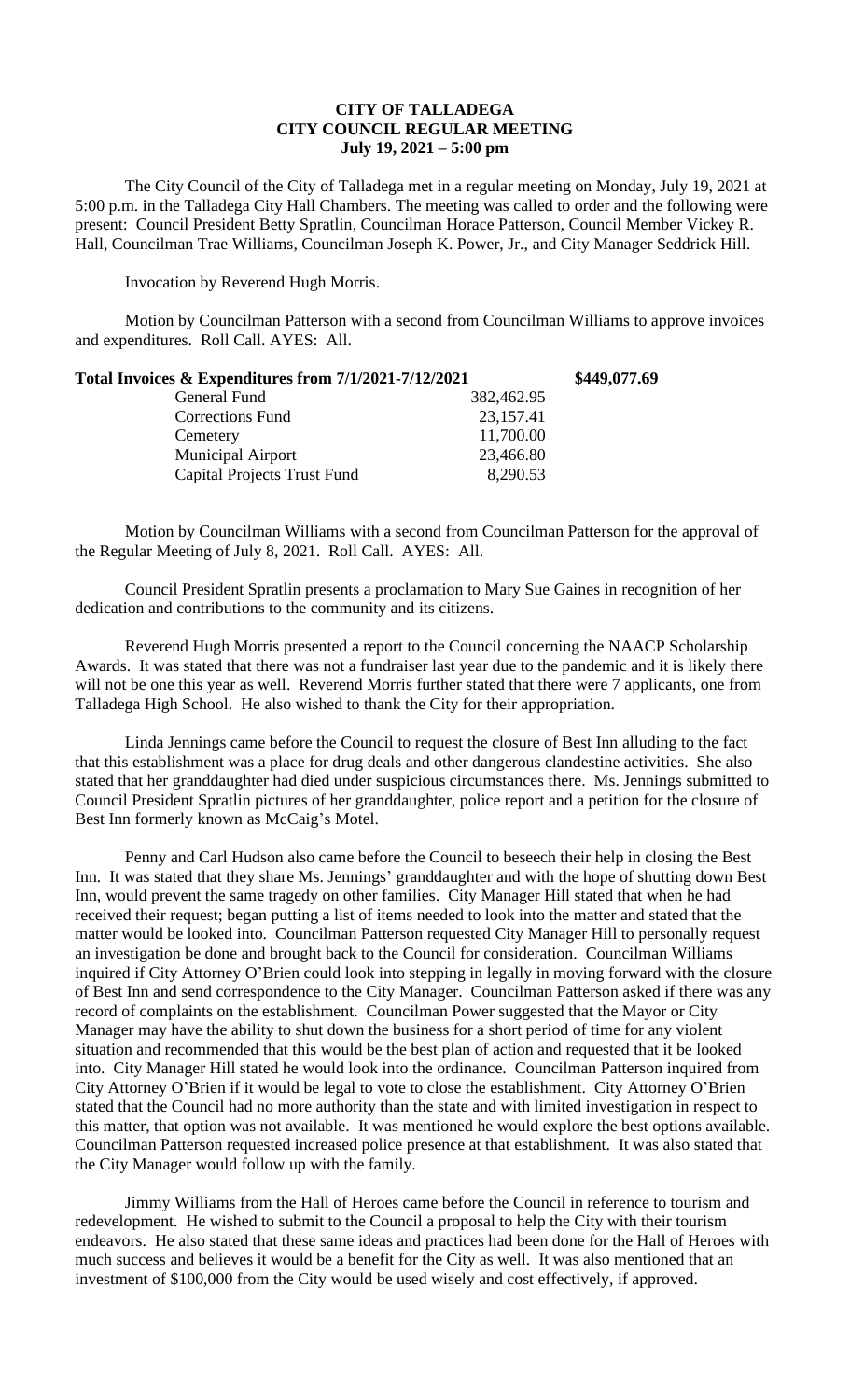Representative Steve Hurst also commented that a representative over tourism in Alabama was willing to offer his assistance to expediate the City's tourism plans and also mentioned that legislature was working towards helping municipalities with litter. Councilman Patterson expressed his desire that the focus of good ideas and happening be highlighted instead of the bad and inquired if the City Manager would be willing to entertain the idea. City Manager Hill commented that it was a great idea and that all the appropriation requests are submitted one of the items required would be to show tangible results and outcomes from the appropriation. It was mentioned that these requests would be sent out to agencies and be brought back to Council for a vote around the end of August.

**Ordinance #1889** approving the Water and Sewer Rate

Motion by Councilman Williams with a second from Councilman Patterson for the Reading of the Heading Only of Ordinance #1889. Roll Call. AYES: All.

THIS ORDINANCE ESTABLISHES THE RATE TO BE CHARGED FOR WATER AND SEWER USAGE, BOTH RESIDENTIAL AND COMMERCIAL/INDUSTRIAL, AND TO REPEAL ANY ORDINANCE, REGULATION OR RESOLUTION INCONSISTENT HEREWITH

Motion by Councilman Williams with a second from Councilman Patterson for the waiver of the first reading and Immediate Consideration of Ordinance #1889. Roll Call. AYES: All.

Motion by Councilman Patterson with a second from Councilman Williams for the Adoption of Ordinance #1889. Roll Call. AYES: All.

**Resolution #5260** approving a lease with Ingram Dean (Little House Dance Studio) for use of Meeting Room A at the Spring Street Recreation Center for a cost of \$350.00/month

Motion by Councilman Williams with a second from Councilman Patterson for the approval of Resolution #5260. Roll Call. AYES: All.

Motion by Councilman Patterson with a second by Council President Williams to approve invoices and expenditures for the Water Department. Roll Call. AYES: All.

| Water Department Expenditures for 7/1/2021 to 7/12/2021 |            | \$348,857.90 |
|---------------------------------------------------------|------------|--------------|
| Water/Sewer Fund                                        | 348,857.90 |              |

City Manager Hill commented that Code Enforcement Officer Falkner continues to do a great job and that 17 properties had went before the judge and 9 had been corrected. It was also mentioned that the City is currently hiring for a Human Resources Director and interviews for Building Inspector will be underway. Also stated was that the Police Department was hiring, a new posting for AP Clerk, and the impending hiring of an executive assistant in the City Manager's Office. City Manager Hill also wished to thank the Finance Department for applying for the American Rescue Plan and commented that the City has already received the first \$1.8 million and a work session should be put together soon as to the spending of those funds. He also mentioned a back-to-school bash on August 21, 2021 would be had.

Council Member Hall stated that the shootings in town have not gotten any better and did not know what else could be done. Councilman Patterson requested that the City Manager get some feedback on where the City currently stands since CrimeStoppers has been involved. City Manager Hill commented that a report will be forthcoming. Councilman Patterson also requested increased police presence in the area of Banjo Hill.

Councilman Williams wished to thank Water Department Director Fuller for keeping up with the trash complaints. He also commented upon his excitement with working with the new City School Superintendent and is looking forward with a school system with him.

Councilman Power inquired about the Municipal Court Judge's salary as he and the rest of the Council had been contacted by him concerning the matter. City Manager Hill stated he has met with the Judge twice and informed him that it would be worked in on the upcoming budget. Councilman Power also wished to recognize Phoebe Presson and her work with the children in the community. It was mentioned that the children had self-created their own church and assigned positions as well. He also commented that Mr. Walter Lewis was in the audience and informed the Council that there was a phone